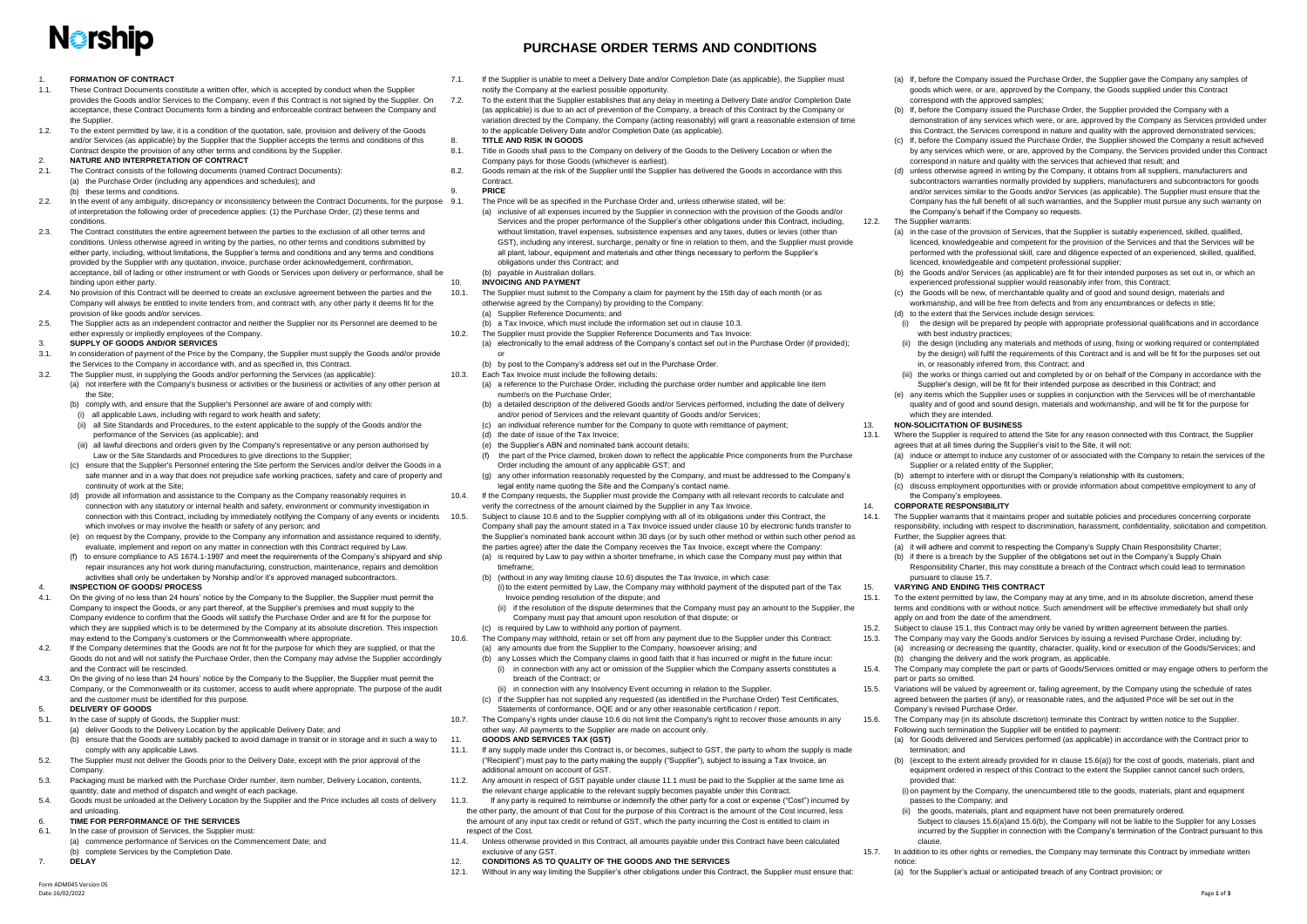## **Narship**

- (b) if the Company has given the Supplier an opportunity to correct an actual or anticipated breach in writing 20. (which it may but is not required to do), and the Supplier fails to correct such actual or anticipated breach within the time period notified by the Company; or
- (c) if an Insolvency Event occurs in relation to the Supplier. In that event, the Supplier will indemnify the Company against all Losses incurred by the Company in obtaining the Goods/Services elsewhere and/or arranging for a third party to supply or complete the Goods/Services, and the the Company will not be liable to the Supplier for any Losses incurred by the
	- Supplier in connection with the Company's termination of the Contract pursuant to this clause. .

#### 16. **INDEMNITY**

16.1. The Supplier indemnifies, defends and holds harmless the Company from and against all and any Losses of the Company which arise out of or are in connection with the performance or non-performance of the Supplier's obligations under this Contract.

#### 17. **INSURANCE**

- 17.1. The Supplier must effect and maintain throughout the continuance of this Contract: (a) broadform public and products liability insurance issued on an occurrence basis with a limit of liability of
	- not less than \$20 million for each and every occurrence, unlimited in the annual aggregate; (b) if the performance of this Contract requires the Supplier to use or provide for use of plant and equipment
	- that will be used at the Site in connection with this Contract, insurance covering all loss and damage to the Supplier's plant and equipment for its replacement value;
	- (c) if the performance of this Contract requires the Supplier to use or provide for use of motor vehicles, third party liability insurance covering all liabilities in respect of any injury to, or death of, any person or any loss, damage or destruction to any property arising from the use of such motor vehicles with a limit of liability of not less than \$20 million for each occurrence and unlimited in the aggregate (or procure the owners of such motor vehicles to effect and maintain such insurance);
	- (d) if the performance of this Contract requires the Supplier to perform design or other professional services, unless otherwise agreed by the Company in writing, professional indemnity insurance with a limit of liability of not less than \$2 million for any one claim (which must be maintained until 6 years after the discontinuation of this Contract);
	- (e) if the performance of this Contract requires the Supplier to remove plant, equipment or the like from the Site, insurance covering all loss and damage to the Supplier's (including any plant, equipment or the like in the custody of the Company) plant, equipment and the like for its replacement value;
	- (f) appropriate insurance to cover work-related injuries suffered by any and all of the Supplier's Personnel, including casual workers;
	- other insurance to the full extent required by Law; and
	- (h) other insurance as may be reasonably required by the Company.
- 17.2. The Supplier must ensure all insurance policies required under this clause:
- (a) Cover the rights, interests and liabilities of the Supplier and the Supplier's Personnel, including casual employees; and (b) do not contain terms, conditions or exclusions detrimental to the performance of this Contract
	- and contain provisions normally included in insurances for the performance of similar contracts. The Supplier must ensure that the public and products liability insurance notes the interest of the Company as a principal with respect to this Contract. The Supplier will bear any and all excesses or deductibles in relation 21.7. to any claim on a policy.
- 17.3. The Supplier must, upon request by the Company, supply the Company with certificates of currency for any insurance policies required by this Contract and advise the Company of any changes to those policies.

- <span id="page-1-0"></span>18.1. Without in any way limiting the Company's rights at law, the Company may at any time up to the expiration of 22. the applicable Defects Correction Period:
	- (a) reject any Goods that do not comply with the Contract, and such Goods must be replaced or repaired (in which case they shall be deemed not to have been delivered in accordance with the Contract); and
	- (b) notify the Supplier of any Services that do not comply with the Contract and such Services must be reperformed, repaired, replaced or otherwise made good by the Supplier at its cost.
- 18.2. If the Supplier fails to rectify any defect within the time agreed or specified by the Company (acting reasonably), the Company may do so or engage another party to do so at the Supplier's risk and expense. Any cost incurred by the Company under this clause will be a debt due from the Supplier to the Company.
- 18.3. Instead of a direction to rectify a defect, the Company may direct the Supplier that the Company elects to accept the subject Goods/Services, whereupon there shall be a deemed variation and clauses [15.3](#page-0-8) to [15.5](#page-0-9) will apply. The acceptance of any Goods and/or Services (as applicable) with a defect by the Company will not bind the Company to accept any other Goods or Services with a defect and does not affect any of the Company's other rights under this Contract or at Law.
- 18.4. Where the Supplier has rectified a defect under claus[e 18.1,](#page-1-0) there shall be a separate Defects Correction Period in respect of the subject Goods/Services rectified which shall commence on the date the rectification is completed and shall be governed by this clause [18.](#page-1-1)
- <span id="page-1-2"></span>19. **INTELLECTUAL PROPERTY**
- 19.1. The Supplier warrants that the performance of its obligations under this Contract will not infringe the Intellectual Property Rights of any third party.
- 19.2. Unless otherwise agreed in writing by the Company, the Supplier acknowledges and agrees that, as between the Supplier and the Company, all Intellectual Property Rights discovered or coming into existence as a result of, for the purpose of or in connection with the performance of any Services will vest in and be owned by the Company upon discovery or creation (as the case may be).
- 19.3. The Supplier grants the Company (or the Supplier must procure the granting to the Company of) a perpetual, irrevocable and royalty-free licence to reproduce, use, modify, adapt and sub-license the Supplier's Intellectual Property Rights for any purpose in connection with the Goods and/or Services (as applicable) or the Site (including for the installation, use, support, repair, maintenance or alteration of the Goods and/or Services by or on behalf of the Company).
- 19.4. The Supplier must obtain, and will provide evidence to the Company upon request that it has obtained, all Moral Rights consents and waivers (including express agreement of all authors, including employees and subcontractors, that they will not enforce any Moral Rights that they may have) required to lawfully permit the Company to exercise its rights under this claus[e 19](#page-1-2) to the full extent.

#### <span id="page-1-1"></span>18. **DEFECTS**

- If the Company determines that this Contract (or a transaction in connection with it) is or contains a Security Interest for the purposes of the PPSA, the Supplier agrees to do anything (such as obtaining consents, signing and producing documents, getting documents completed and signed and supplying information), at
- the Supplier's cost, which the Company asks and considers necessary for the purposes of: (a) ensuring that the Security Interest is enforceable, perfected (including, where possible, by control in addition to registration) and otherwise effective; or
- (b) enabling the Company to apply for any registration, or give any notification, in connection with the security interest so that the Security Interest has the priority required by the Company; or
- $(c)$  enabling the Company to exercise rights in connection with the Security Interest. Further, the Supplier agrees to the Company applying to register a Security Interest pursuant to this clause, and the Supplier waives its right under s 157(3) of the *Personal Property Securities Act 2009 (Cth)* (PPSA) to receive notice of any verification of the registration.
- 20.2. The Supplier agrees:
	- (a) not to create any Security Interest or lien over any of the Company's Personal Property;
	- (b) not to sell, lease or dispose of its interest in the Company's Personal Property; and
	- (c) not to give possession of the Company's Personal Property to another person except where the Company expressly authorises it in writing to do so.

The Supplier agrees and acknowledges that the Company has a privacy policy which adheres to the Australian Privacy Principles and is available on the Company's website and at any time upon request. The Company will adhere to its privacy policy regarding the use of the Supplier's details and information.

e) auditing raw data, software and design data, software and source code for the purpose of validating performance of this Contract;

The Supplier must, within 2 business days of becoming aware that Commonwealth and or ABF property or information in its care, custody or control is lost, damaged, defective or deficient, notify the Company in writing.

#### 20. **PPSA**

### 21. **CONFIDENTIALITY AND PRIVACY**

- <span id="page-1-3"></span>21.1. The Supplier must keep in strict confidence and not disclose to any person or entity any Confidential Information relating to:
	- (a) the Company, except to an employee, agent, auditor, adviser or subcontractor for the purposes of this Contract (or otherwise with the prior written consent of the Company); or
	- (b) any Related Body Corporate of the Company, except with the prior written consent of the Company; (c) any government agency, including the Commonwealth and the ABF, which information becomes known to the Supplier during the course of the Supplier meeting its obligations under this Contract.

21.2. Subject to its terms, this Contract shall not be construed to exclude the operation of any principle of law or equity intended to protect the confidentiality of the Confidential Information.

21.3. The Supplier must restrict disclosure of the Confidential Information referred to in clause [21.1](#page-1-3) to such of its employees, agents or sub-contractors as need to know the same for the purpose of discharging the Supplier's obligations to the Company, and must ensure that such employees, agents or sub-contractors are subject to like obligations of confidentiality as bind the Supplier.

- 21.4. The Supplier must:
	- (a) Comply, and must ensure that its officers, employees and contractors comply, with all requirements set out in Privacy Laws; and
	- (b) Handle the collection, disclosure, storage and use of personal information (as defined in the *Privacy Act 1988)* in a manner consistent with the Australian Privacy Principles in the Privacy Act.

21.6. The Company may require the Supplier to give a written undertaking in the form of a 'Deed of Confidentiality and Fidelity' prior to the disclosure of particular Commercial-in-Confidence Information.

21.7. A party who has received Confidential Information from another party under this Contract must not use the information except for the express purpose of exercising its rights or performing its obligations under this Contract. If, at any time, the Commonwealth or ABF requires the Company to do so, the Company will direct the Supplier to return and or destroy any Commonwealth or ABF information that is in the Supplier's possession.

#### 22. **ACCESS TO INFORMATION AND SITES**

<span id="page-1-4"></span>22.1. The Supplier acknowledges that the Company and the Supplier may be subjected to audits by the Commonwealth and/or ABF in relation to the performance of this Contract. 22.2. The Supplier agrees to grant access to information and the Site to authorised representatives from the

Company, Commonwealth and ABF for the purpose of:

a) inspecting, auditing, or stocktaking GFM;

b) removing GFM that is no longer required for the performance of this Contract;

c) copying any records, information or accounts required for the performance of this Contract;

d)auditing and assessing performance of the Supplier's obligations under this Contract and the quality of work;

f) otherwise monitoring compliance and performance by the Supplier with its obligations under this Contract; g) determining whether and to what extent steps should be taken to register or otherwise protect intellectual property;

h) investigating the reasonableness of any cost price claims made by the Supplier in relation to its performance under this Contract, including contract change proposals, and claims for postponement costs submitted in accordance with clause[s 7](#page-0-10) an[d 13.](#page-0-11)

22.3. The Company will give written notification to the Supplier detailing reasoning and requirements of a pending audit pursuant to this claus[e 22.](#page-1-4) Reasonable notification time of not less than five (5) business days will be afforded to the Supplier.

#### 23. **PUBLICITY**

- 23.1. The Supplier must not make any press or other media announcements or releases relating to this Contract without the Company's express prior written approval to the form and manner of the announcement or release. This clause applies unless and to the extent that the announcement or release is required to be made by the Supplier by law.
- 24. The Supplier must not make any public statements about this Contract, the Goods/Services or the Company or its Related Bodies Corporate (including the business of any of them) without the Company's prior written consent.

25. **OTHER MATTERS** 

25.1. The Supplier must not assign or otherwise transfer the Contract in whole or in part or any legal or equitable interest in it without the Company's prior written consent.

25.2. The Supplier must not subcontract the whole or any part of its obligations under this Contract without the Company's prior written consent. If consent is given, subcontracting does not relieve the Supplier from any of

25.3. All rights, obligations and liabilities under or in connection with this Contract are to apply unlimited and otherwise unaffected by anything that, but for this clause, may by virtue of the provisions of the *Civil Liability Act 2003* (Qld) have limited or otherwise affected those rights, obligations and liabilities.

its liabilities or obligations under the Contract. exclusive jurisdiction of the courts of Queensland. separately valid and enforceable.

25.4. This Contract is governed by the law in force in Queensland and the parties agree to submit to the non-

25.5. If any part of this Contract is held by a court of competent jurisdiction to be invalid, illegal or unenforceable, the remainder of this Contract shall not be affected and every part of this Contract shall be severable and

25.6. Any clauses of this Contract capable of surviving expiry or termination of this Contract survive expiry or termination of this Contract and are enforceable at any time in law or in equity.

### 26. **DEFINITIONS**

26.1. In this Contract (unless the context otherwise requires):

**Commencement Date** means the date specified in the Purchase Order for commencement of Services, if any, or such other date as is agreed in writing between the parties.

**Commonwealth** means the Commonwealth of Australia.

**Company** means Norship Pty Ltd (ABN 60 010 555 549).

**Completion Date** means the date specified in the Purchase Order for completion of Services, if any, or such other date as is agreed in writing between the parties.

**ABF** means Australian Border Force. [2o](#page-0-13)f these terms and conditions. **Defects Correction Period** means:

**Confidential Information** means any and all information which relates to the business, financial position, assets or liabilities, business practices, protocols, procedures, technical or commercial know-how,

initiatives, designs or trade secrets of a party, including information subject to Intellectual Property Rights held by a party, whether specified to be confidential or otherwise.

**Contract** means the contract formed between the Company and the Supplier pursuant to clauses [1.1](#page-0-12) and

(a) in respect of Goods, the period of 12 months from the date of delivery of Goods; and

(b) in respect of Services, the period of 12 months from the date of completion of Services.

**Delivery Date** means the date specified in the Purchase Order for delivery of Goods, if any, as adjusted

under this Contract.

**Delivery Location** means the location to which the Supplier must deliver the Goods as identified in the

Purchase Order or as otherwise specified by the Company. **GFM** means Government Furnished Materials. **Goods** means the goods, if any, specified in the Purchase Order (including any part of the goods specified).

**GST** means a goods and services tax, as governed by the GST Act.

**GST Act** means *A New Tax System (Goods and Services Tax) Act 1999* (Cwlth).

**Hot Works** means any welding and allied processes i.a.w and described in AS 1674.1–1997

**Insolvency Event** means an act of bankruptcy, bankruptcy, appointment of a receiver, receiver and

manager, controller, administrator or liquidator. world subsisting in and related to:

**Intellectual Property Rights** means all rights, title and interest, including without limitation all accrued rights of action, conferred under statute, common law or equity now or in the future and wherever in the

a) inventions, discoveries and novel designs including developments or improvements of equipment, products, technology, processes, methods or techniques;

b) copyright (including future copyright) and Moral Rights throughout the world in all literary, artistic, dramatic and musical works, sound recordings, cinematograph films, television and radio broadcasts, computer software, and any other works or subject matter in which copyright subsists or may in the

- 
- future subsist;
- 
- 

c) confidential information, trade secrets, know-how and database rights; and

d) trade marks, service marks and business names,

whether registered, the subject of applications for registration, registrable or unregistered and includes the right to sue for damages for past infringement of those rights.**Law** means the requirements of all:

(a) statutes, rules, regulations, proclamations, awards, ordinances, orders, by-laws and Australian Standards, present and future, whether state, federal or otherwise;

(b) certificates, licences, consents, permits, approvals and requirements of organisations having jurisdiction in connection with the supply of the Goods and/or performance of the Services;

(c) requirements of any authority with jurisdiction in respect of the Goods, Services and/or the Site, as

applicable; and

(d) any requirement to pay fees and charges payable in connection with the foregoing.

**Loss/es** means all claims, liabilities, losses, damages, expenses and costs (including legal costs on a full indemnity basis and whether incurred or awarded) of any kind or nature and however arising, including penalties, fines and interest and including those which are prospective or contingent and those the amount of which for the time being is not ascertained or ascertainable. **Moral Rights** means for authors, rights of integrity of authorship, rights of attribution of authorship, rights to not have authorship falsely attributed, and rights of a similar nature conferred by statute, that exist or that may come to exist, anywhere in the world in any works or any part of any work in which copyright subsists that is created under this Contract. **OQE** means Objective Quality Evidence. **Personal Property** means property that is personal property (as defined in the PPSA) and to which the PPSA applies. **Personnel** means: